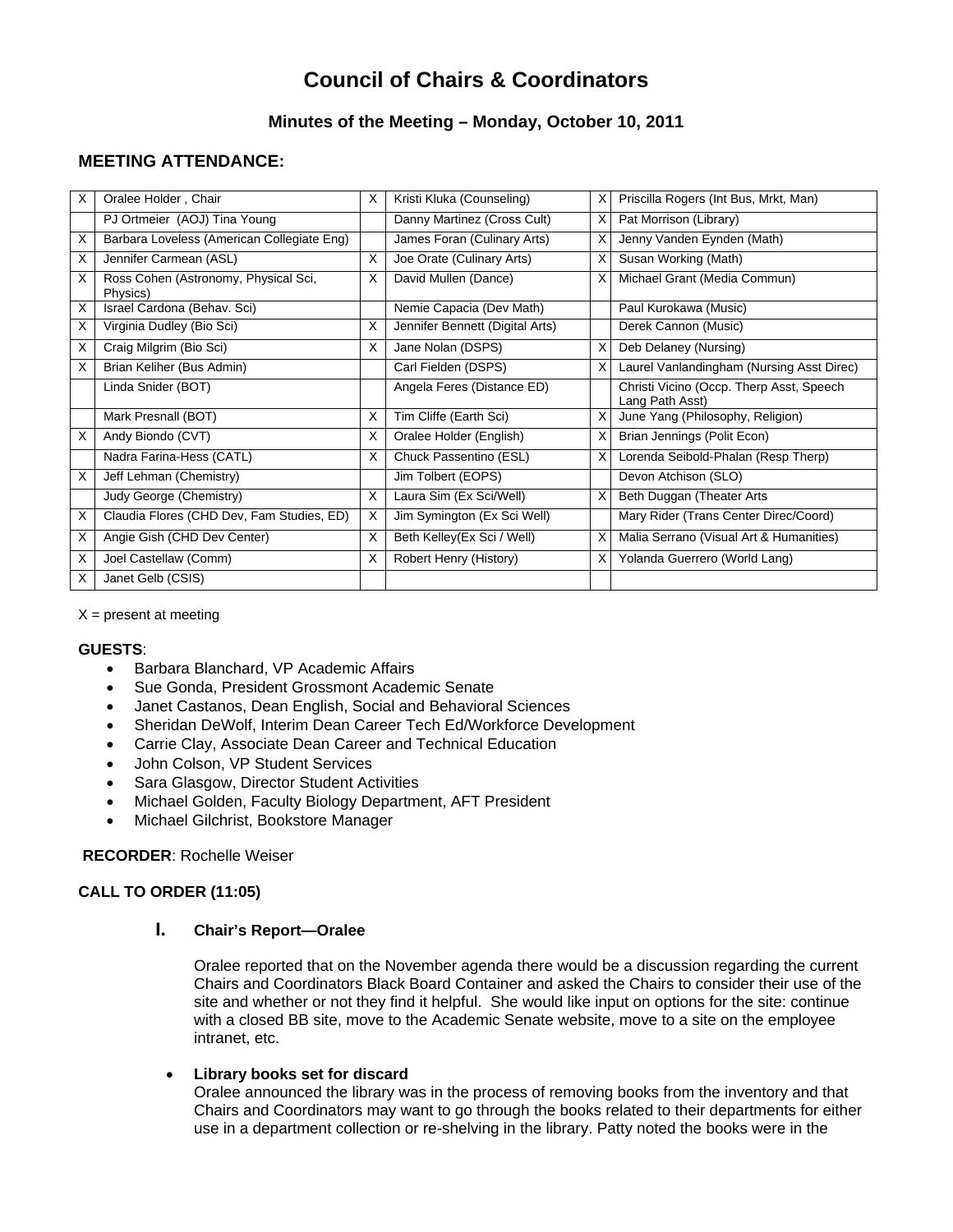Technical Services area and to contact Theresa Cristobal ext. 7368 to make arrangements to go through the books.

#### **Reminder Annual Activity Plan deadline**

Oralee reminded everyone that the Annual Activity Plan deadline is October 28. She noted that the DPM can be accessed at http://web1.gcccd.edu/emp on the employee intranet.

#### **Julie Middlemas-sabbatical survey**

Julie reported as part of her Sabbatical project she would be doing a survey for the library. The survey would be two parts: 1) Best ways to communicate; 2) a Satisfaction Survey. She asked that everyone take a moment to complete the survey as it will be used in creating a marketing plan for the library. Julie noted the survey should be available in the next two weeks, and an e-mail would come from the District with a link to the survey.

## **50th Celebration**

Oralee reported that planning is underway for a 2-day 50<sup>th</sup> Anniversary Celebration in April of 2012. She noted the celebration would be planned to include faculty, staff, and students.

#### **II. Curriculum Committee Website-Jeff Waller, Committee Co-Chair**

Jeff reported that the new Curriculum Committee website was up and running at http://www.grossmont.edu/Curriculum/. Jeff noted the site contained a step-by-step process for curriculum changes, information on prerequisite enforcement, a forms depot, and information on distance education and SB 1440. Jeff encouraged everyone to visit the site and become familiar with it.

Jeff announced the deadline for submitting Prerequisite Enforcement Forms for courses having no changes to the prerequisites as November 2, 2011. For courses needing changes the deadline is the end of February 2012. He noted for a change in prerequisite the following items would need to be submitted: a Prerequisite Enforcement form, a Curriculum Change form, and a revised Course Outline. Jeff noted that departments who haven't done their own clearances before might want to begin discussions regarding a process. Jeff also noted that multiple courses for which the prerequisites are the same could be submitted on the same form, but if the prereqs. are different, then separate forms need to be submitted. Some questions from CCC members:

- $\circ$  Is it possible to get the forms in a Mac "friendly version"? Jeff noted he would work on it.
- o What do departments do when prerequisites do not align between the campuses and there is a difference of opinion? Jeff noted the prerequisites need to align, and DCEC is working on setting up forums/meetings where departments can come together and work on the differences.

#### **III. Tim Flood, VP of Administrative Services and Michael Gilchrist, Bookstore Manager**

#### **Book Order Form Electronic workbook**

Michael presented the electronic version of the bookstore book order from. He noted that the form has 6 tabs: Website order and E-mail order—with instructions on how to complete each; the Spring 2012 list—which will be updated as orders come in and when it is sent out again it will be current; Fall 2011 Books and Spring 2011 Books—both contain an alphabetical listing of instructors and books used; Rental Books List—contains an alphabetical list of instructors and the rental books they used and would now be available for re-use(this saves students a considerable amount of money). Michael noted that the bookstore needs orders to be submitted by November 1, 2011 in order to have the books available to students for spring semester. It was agreed the form would be sent to the Chairs and Coordinators, and they could maintain control over distribution to their faculty.

#### **Occupancy requirements: single door max, fire code regulations**

Tim began by explaining that discussions have occurred regarding several instructional class rooms on campus, the current class occupancy maximums in relation to the fire code, and class rooms with only a single door. Tim explained that per fire code the maximum occupancy for a room with a single door is 49. Tim then reviewed a handout list of the classrooms that would be affected and the number of lost seats. Tim also noted that GC is waiting on the State Chancellor's office to determine the square foot per student that would be included in the Education Code; Tim and his